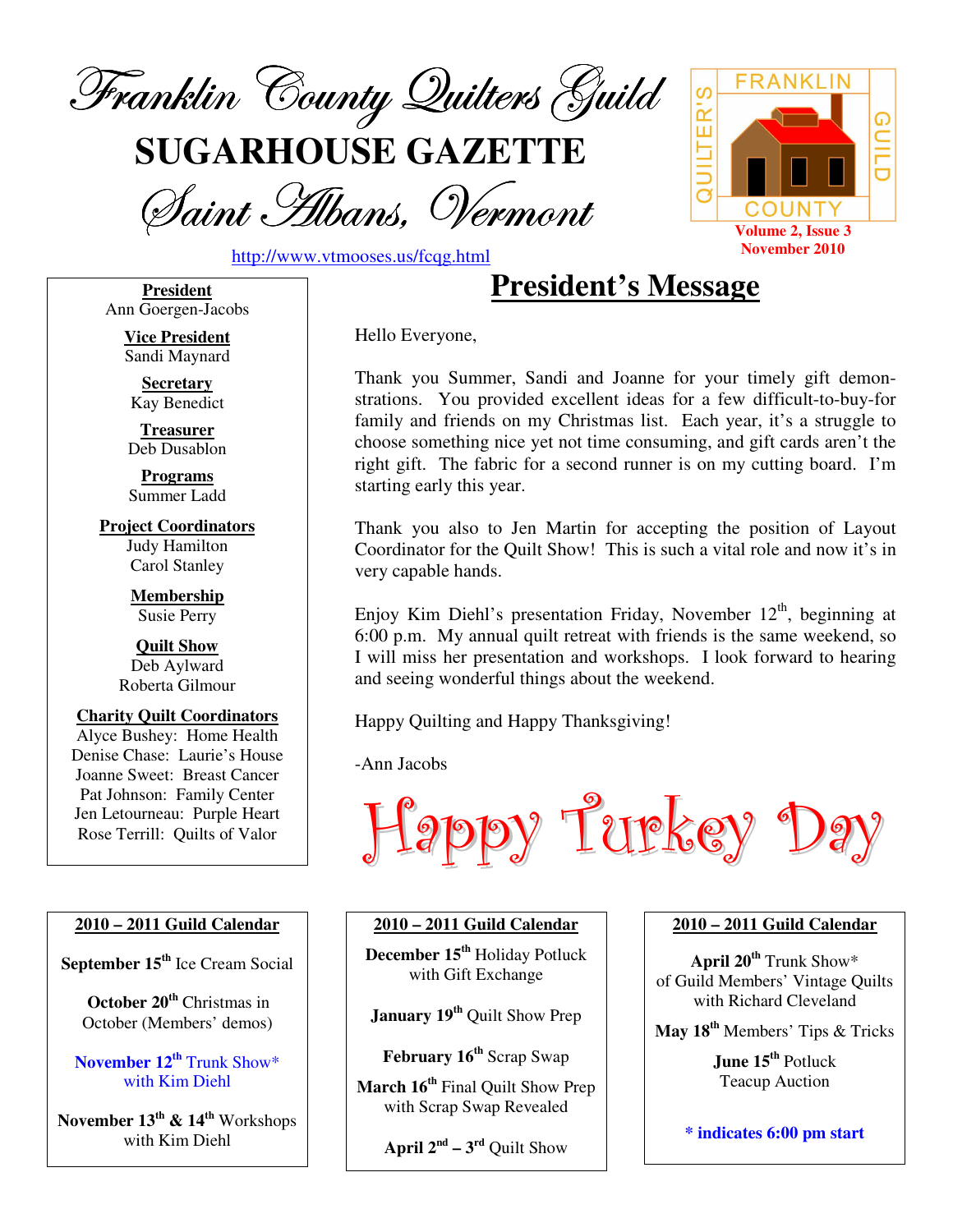# **Quilt-as-you-go Table Runner**

**(as demonstrated by Joanne Sweet at the October 2010 guild meeting)**

**Level:** Advanced beginner

#### **Estimated time:** 3 hours

**Tools:** Scissors, straight pins, embroidery needles, water-erasable marking pen, rotary cutter, mat and ruler Note: bobbin thread to match background fabric

**Supplies:** One 10  $1/2$  -inch square of fabric for center, six fat quarters for chevron, one yard of backing fabric, one 16inch by 60-inch piece of PelIon Fleece batting, two large tassels

#### **Instructions**

1. Cut backing fabric down center fold, then sew the two pieces together to measure 22 ½ inches wide by 72 inches long

2. Center batting on wrong side of backing fabric. Baste layers together and mark a line down center of batting with water-erasable pen.

3. Place the  $10\frac{1}{2}$ -inch square (right side up) on batting in center of runner, making sure points of square touch drawn line down the center of batting and line up with backing's center seam.

4. Layer the six fat quarters on top of each other and cut them into eight 2 ½ -inch by 18-inch strips with rotary cutter and ruler. Note: Cut strips on straight of grain.

5. Place your first strip face down on center square. Pin and sew using ¼ -inch seam allowance. Sew from raw edge to raw edge. Remove pins, press strip open, trimming ends even with edge of center block. Sew second strip on other side of center block, press and trim in the same manner. Add strips to remaining edges of block -- including strips at each end. When these are finished, the square will have a complete border.

6. Add strips to center square, making sure to use center line to guide strip placement. The second strip, when pressed open after sewing, should line up with center line. When stitching, sew from center of runner, stopping at edge of batting. After you press new strip open, trim away excess fabric strip even with batting. Do not cut backing fabric.

7. When you have sewn eight rows of strips on each side of center square, finish edge by trimming backing fabric to 1 inch. Fold lining edge in half and fold this half over edge of runner. Fold in comers to miter and pin edging in place. Topstitch through all layers to finish edge.

8. Add a tassel to each end.

#### Triple Chocolate-Mint Cocoa Mix (Yield: about 13 1/2 cups cocoa mix)

6 cups nonfat milk powder that the same state of the 1 part of 1 part of 1 part of 1 part of 1 part of 1 part ckage (16 ounces) confectioners sugar

- 2 jars (8 ounces each) Swiss chocolate-flavored non-dairy powdered creamer (Use chocolate-flavored creamer if you cannot find Swiss chocolate-flavored)
- 1 package (15 ounces) chocolate mix for milk
- 1 package (7 1/2 ounces) round peppermint candies, finely ground (use only Brach's) (Candies can be ground in a food processor or coffee mill or crushed with a hammer.)

1/4 cup unsweetened cocoa powder the same states of the 1 tea spoon salt

In a very large bowl, combine milk powder, confectioners sugar, creamer, chocolate mix, ground candies, cocoa, and salt. Store in an airtight container. Give pint or quart jars of mix with serving instructions below.

To serve: Using 1 tablespoon cocoa mix for every 2 ounces of hot water, pour hot water over cocoa mix; stir until well blended. Garnish with peppermint stick and/or whipped cream. Another great gift idea!!!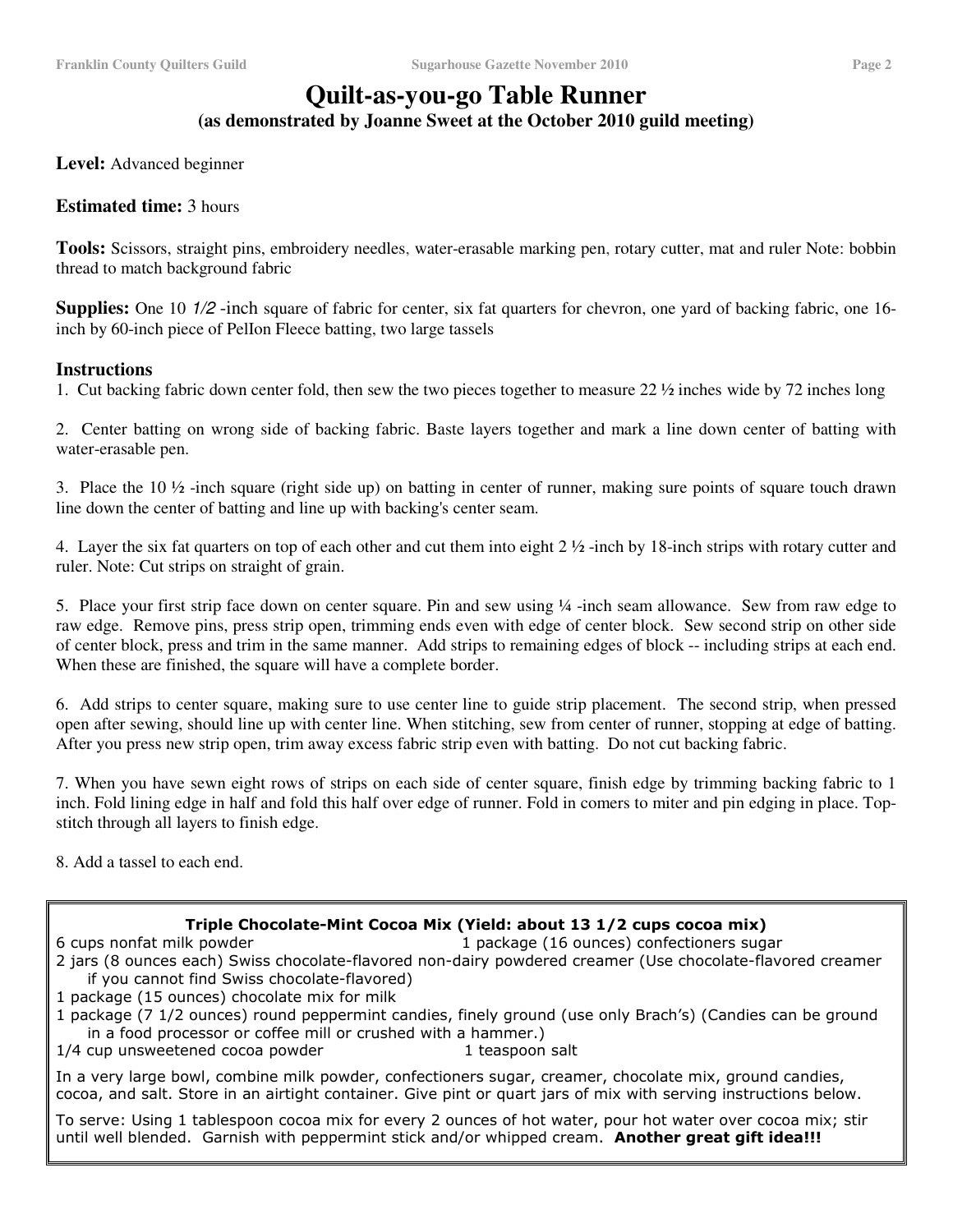# **2010 – 2011 UFO CHALLENGE:**

## 1) MAKE A LIST OF UP TO 8 UFOs (to be a UFO it must at least be cut, new projects don't count, **hence the name UN-FINISHED OBJECTS)**

# **2) TURN THE LIST INTO NANCY ORCUTT AT THE GUILD MEETING**

# **3) CHECK IN MONTHLY WITH NANCY AND EITHER BRING A FINISHED OBJECT FOR SHOW & TELL OR BRING A PHOTO**

**4) THE LAST MONTH FOR CHECK-IN IS MAY**

#### **5) PRIZES WILL DRAWN IN JUNE**

# **IF THERE ARE ANY QUESTIONS, CALL NANCY AT 524-4511 OR EMAIL TO NLORCUTT08@GMAIL.COM**

| <b>UFO LIST:</b> |                                                                                                                      |
|------------------|----------------------------------------------------------------------------------------------------------------------|
| <b>OCTOBER</b>   |                                                                                                                      |
| <b>NOVEMBER</b>  |                                                                                                                      |
| <b>DECEMBER</b>  |                                                                                                                      |
| <b>JANUARY</b>   |                                                                                                                      |
| <b>FEBRUARY</b>  | <u> 2000 - Jan James James Barnett, amerikan basar pada 2000 - peristiwa personal personal personal personal per</u> |
| <b>MARCH</b>     |                                                                                                                      |
| <b>APRIL</b>     |                                                                                                                      |
| <b>MAY</b>       |                                                                                                                      |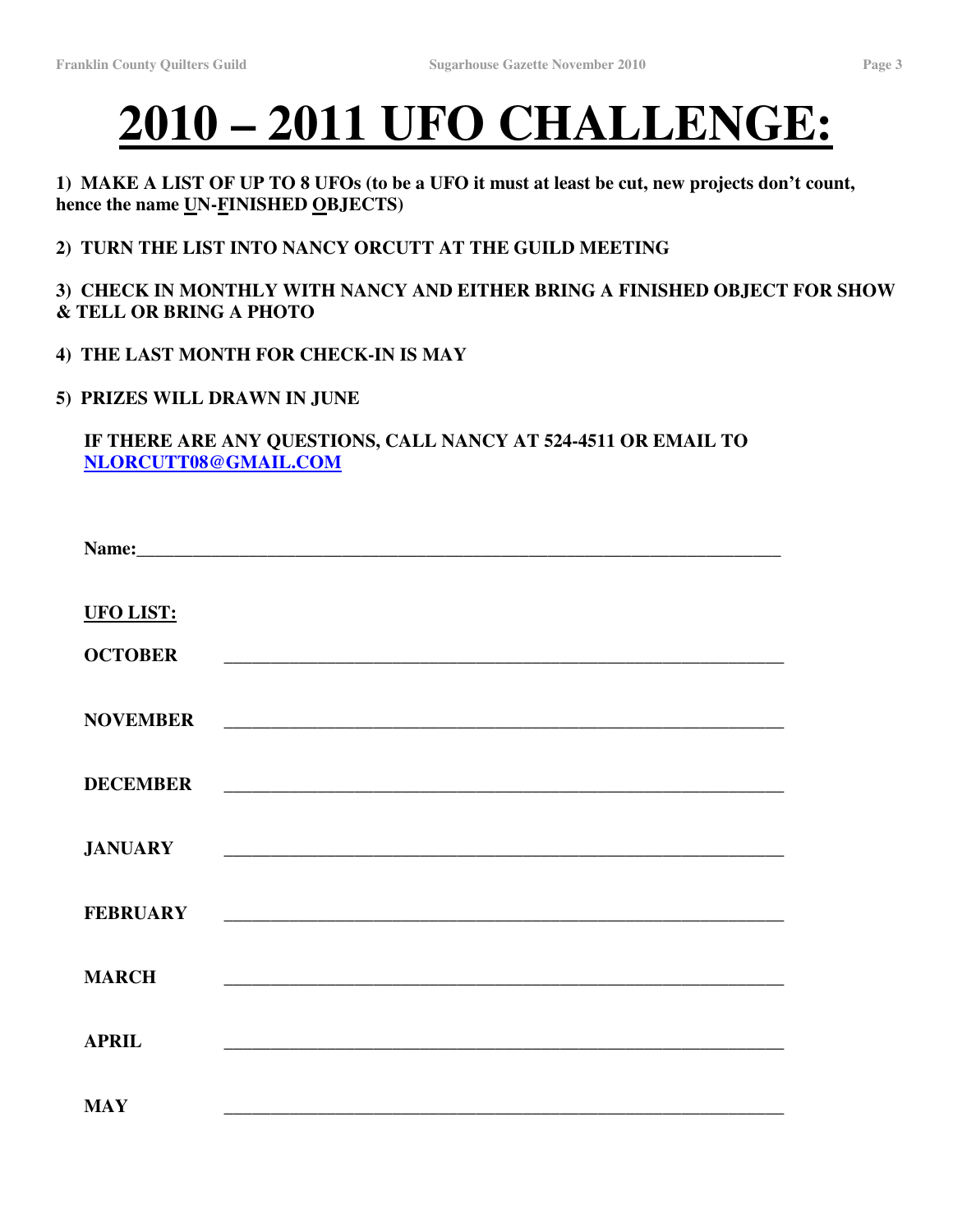# **CHARITY QUILT 2011**

## **You will need:**

a. A strip of muslin (white or cream) measuring 90" x 4". This is the foundation piece.

b. Pressed scraps wide enough to at least cover the width of the foundation piece once it is pressed forward.

### **INSTRUCTIONS:**

1. Begin by placing the wrong side of your 1<sup>st</sup> scrap to the right side of your foundation piece.

2. Now put the  $2<sup>nd</sup>$  scrap over the 1<sup>st</sup> scrap with right sides together this time. Make sure it will cover the width of the foundation piece once the scrap is pressed forward. Stitch through all thicknesses (all three layers of fabric).

3. Press forward towards the part of the foundation piece that is not covered yet.

4. Lay the 3<sup>rd</sup> scrap over the 2<sup>nd</sup> with right sides together making sure again it will cover the width of the foundation piece. Stitch through all thicknesses.

5. Continue with scrap pieces until the entire foundation piece is covered.



## **PLEASE RETURN FOUNDATION PIECES TO SALLY KRUPP OR NADINE FROEBEL**

*Deadline for articles for December newsletter:*

**Wednesday, November 24 th**

Please email articles to Sharon Perry, *ytquilter@gmail.com*, or mail to PO Box 517, Montgomery Center VT 05471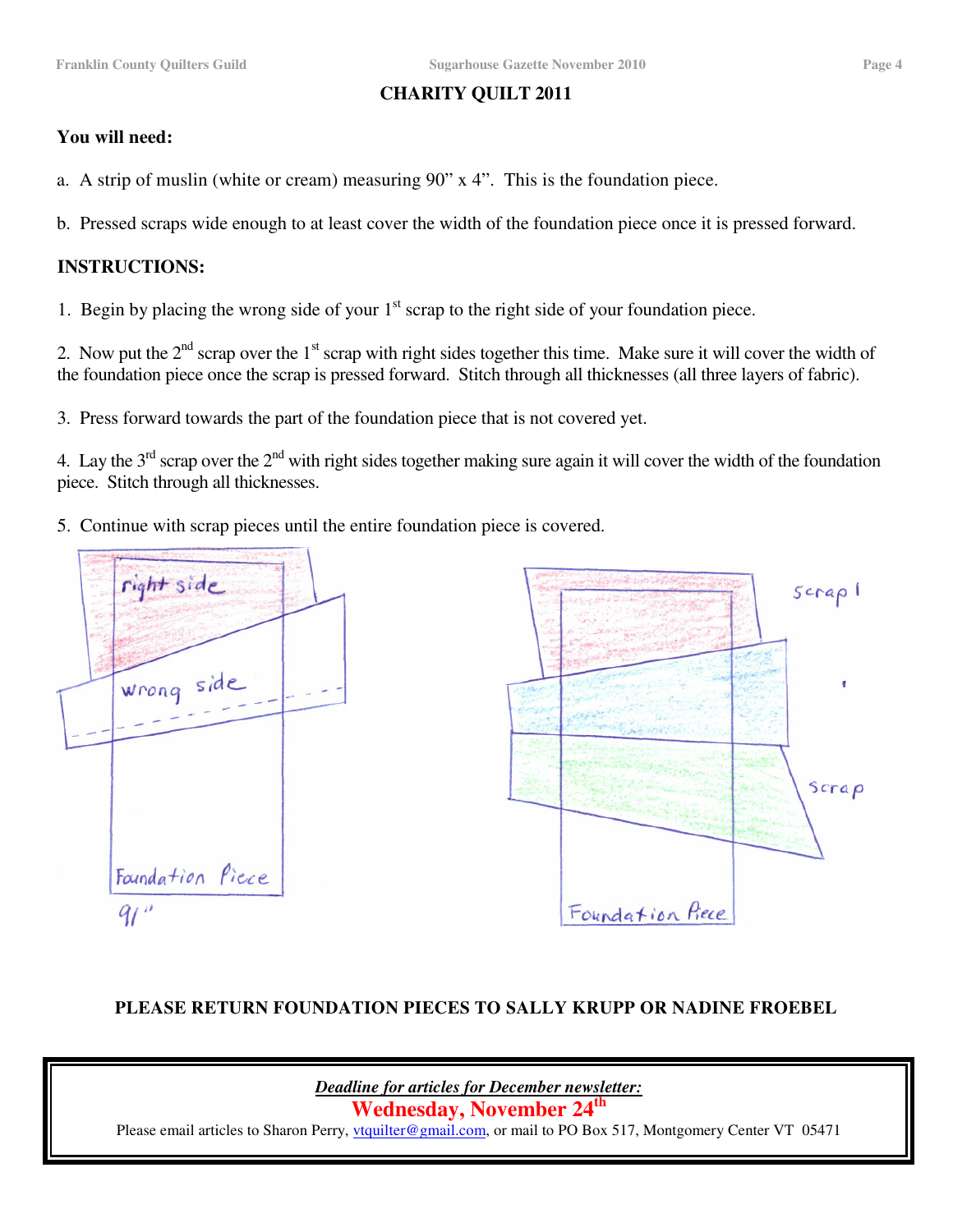# **NOVEMBER 2010 BLOCK OF THE MONTH PATTERN: SCRAP BASKET SURPRISE PINWHEELS Pattern from Scrap Basket Surprise by Kim Brackett**

**Due to copyright issues, the pattern cannot be included in this newsletter. Please call Carol Stanley, 849-2949, or email cdstan@surfglobal.net for instructions.**

# **TREASURER'S REPORT FOR NOVEMBER**

FRANKLIN COUNTY QUILTER'S GUILD Treasurer's Report --- November 12, 2010

| <b>Opening Balance</b>                                                              |                        | \$2,614.48 |
|-------------------------------------------------------------------------------------|------------------------|------------|
| <b>Funds collected</b><br><b>Dues</b><br><b>Kim Diehl Classes</b>                   | \$255.00<br>\$1,330.00 |            |
| Total                                                                               | \$1,585.00             |            |
|                                                                                     | Total                  | \$4,199.48 |
| Funds paid out<br>Church of the Rock, Nov rent<br>Gerald Perry, Room set-up for Nov | \$35.00<br>\$25.00     |            |
| Total                                                                               | \$60.00                |            |
| <b>Grand Total</b>                                                                  |                        | \$4,139.48 |

# **Wanted: Sewing Machine**

Have you bought a new sewing machine and still have your old one sitting around, taking up valuable stash space? Please e-mail Sara at sara\_dubrey@hotmail.com with details about your machine and at what price you would ask. She has quilted in the past and wants to start again, just needs a basic machine!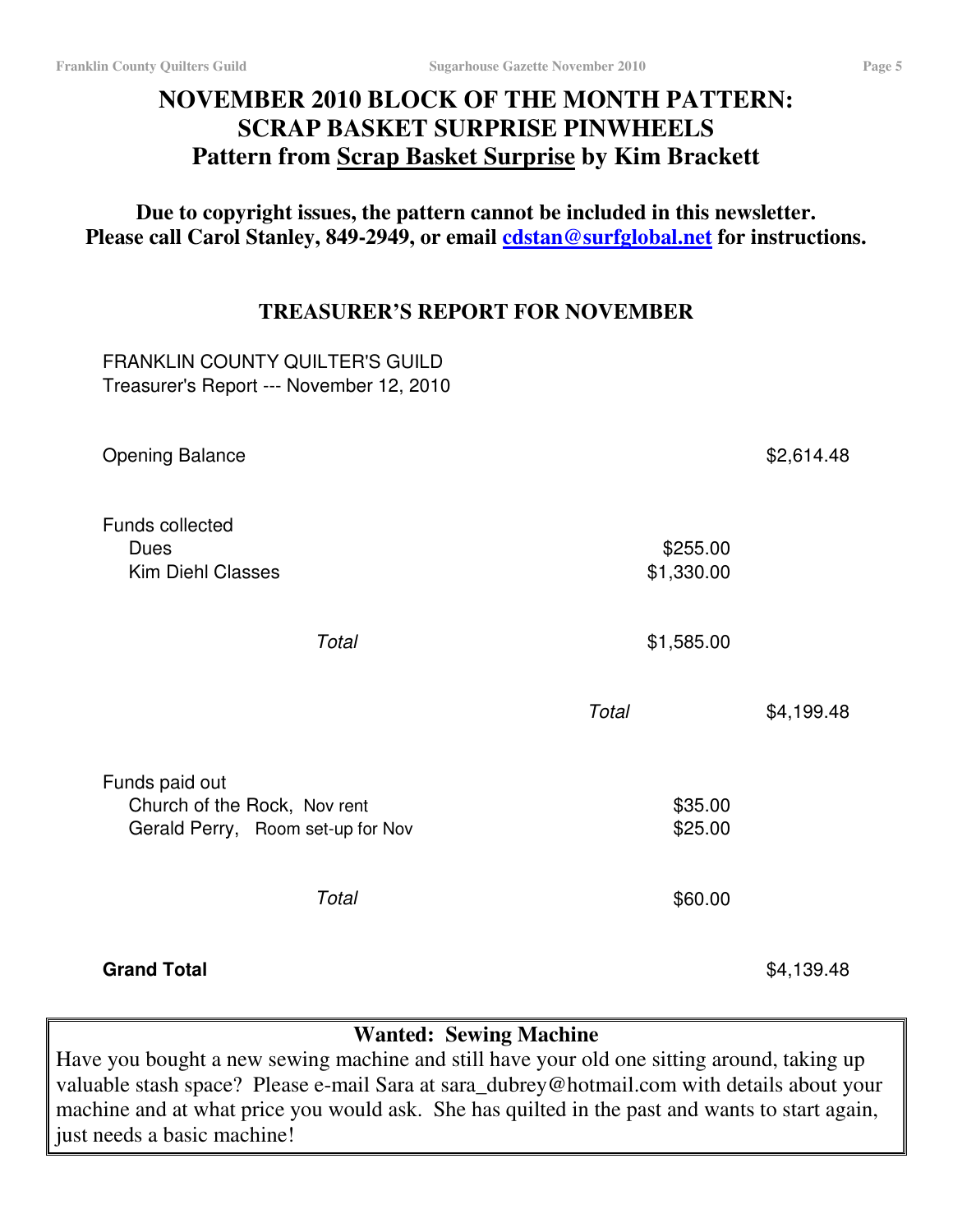#### **FRANKLIN COUNTY QUILTERS GUILD** Minutes of October 20, 2010

**Present:** Total attended 52, including three new members and two guests.

#### **Proceedings:**

*Meeting called to order* at 7:10 p.m. by Ann Jacobs, President.

*Secretary's Report:* Minutes of September 2010 Meeting: motion to accept by Joanne Sweet; seconded by Rose Terrill.

*Treasurer's Report:* motion to accept by Dale McFeeters; seconded by Gina Meigs. Discussed large fee charged by St. Albans Town School for use of gymnasium for weekend workshops. Next year we'll shop around.

*Block of the Month:*

- For the October block drawing, nine on white background and one on dark background were turned in. Helen Calvin and Pat Johnson were the raffle winners.

- The November block will be scrappy. Use any scraps for the pinwheel and assorted lights for the background. *Old Business:*

- UFO Challenge: The goal is one per month, retroactive to October, continuing thru May. Nancy Orcutt is preparing a form that can be printed out from the newsletter.

- Quilt Show: Jen Martin and Deb Dusablon will do the layout for this year's show. Deb Aylward needs someone to take on the job of making the awards. Black drapes have been given to us, but Deb needs help preparing them to hang between the quilts.

- Raffle Quilt 2012: Rose Terrill needs fat quarters in medium/dark colors (brown, dark red, etc.) and tone on tone beiges, creams (not white).

- Breast Cancer Quilts: Gerda hosted an afternoon of fabric-cutting for kits at her home on the Sunday following the meeting.

- Sale Table: Our first was a success. Not much left. Bring more next time!

- Charity Quilt 2011: Sally Krupp will have instructions for the foundation-pieced strip in the newsletter.

- Quilt Labels: Sharon Perry had two stamps made for labels for FCQG quilts. Take a label if you take a kit. Leave the date open; it will be filled in when the quilt is given.

- Home Health Quilts: Alyce Bushey has lots of kits.

- Kim Diehl workshops: Babette Coons announced last chance for FCQG members to sign up. She planned to open up remaining spaces to non-members the day after the meeting. Cowles Quilting has YLI invisible thread in clear and smoke for workshop participants who may be looking for some.

#### *New Business*

- Purple Heart Quilts: We have one that will be given to

the grandmother of the young man from Swanton who was killed in Afghanistan. We also have a quilt top that Julie Cowles has volunteered to quilt. It was suggested that we appliqué a purple heart on the back of these quilts. Nancy Orcutt clarified for us that we do Purple Heart Quilts for Franklin and Grand Isle counties only.

- Carol showed an easy-to-make pillowcase-type bag to fill with your scraps, sew the end closed, and give to the humane society for the dogs and cats.

*Monthly Drawings:*

- Door prize won by Carolyn Kittell.

- Charity quilt drawing won by Dale McFeeters.

*Programs:*

- Charity Quilt show and tell

- Members' demonstrations: place mats; table runners; and bags.

*Other Business:*

- **Next meeting will be on Friday, November 12 beginning at 6:00 p.m.** Program and Trunk Show by Kim Diehl. In the past, guests were charged \$5 to attend trunk show; we'll do this again this year. Bonnie Evans will be at the door to collect admission from guests. *Meeting adjourned* at 7:50 p.m.

Minutes submitted by Kay Benedict, Secretary.

#### **NOVEMBER MEETING WILL START AT 6:00 PM MONTHLY MEETING FORMAT**

| $6:30 \text{ pm}$ | Doors open<br>Sign-up for raffle BOM block<br>Sign-up for monthly drawing<br>Pick up name tag |
|-------------------|-----------------------------------------------------------------------------------------------|
| $7:00 \text{ pm}$ | Business meeting<br>Show and Tell<br>Short break as appropriate<br>Program for the evening    |